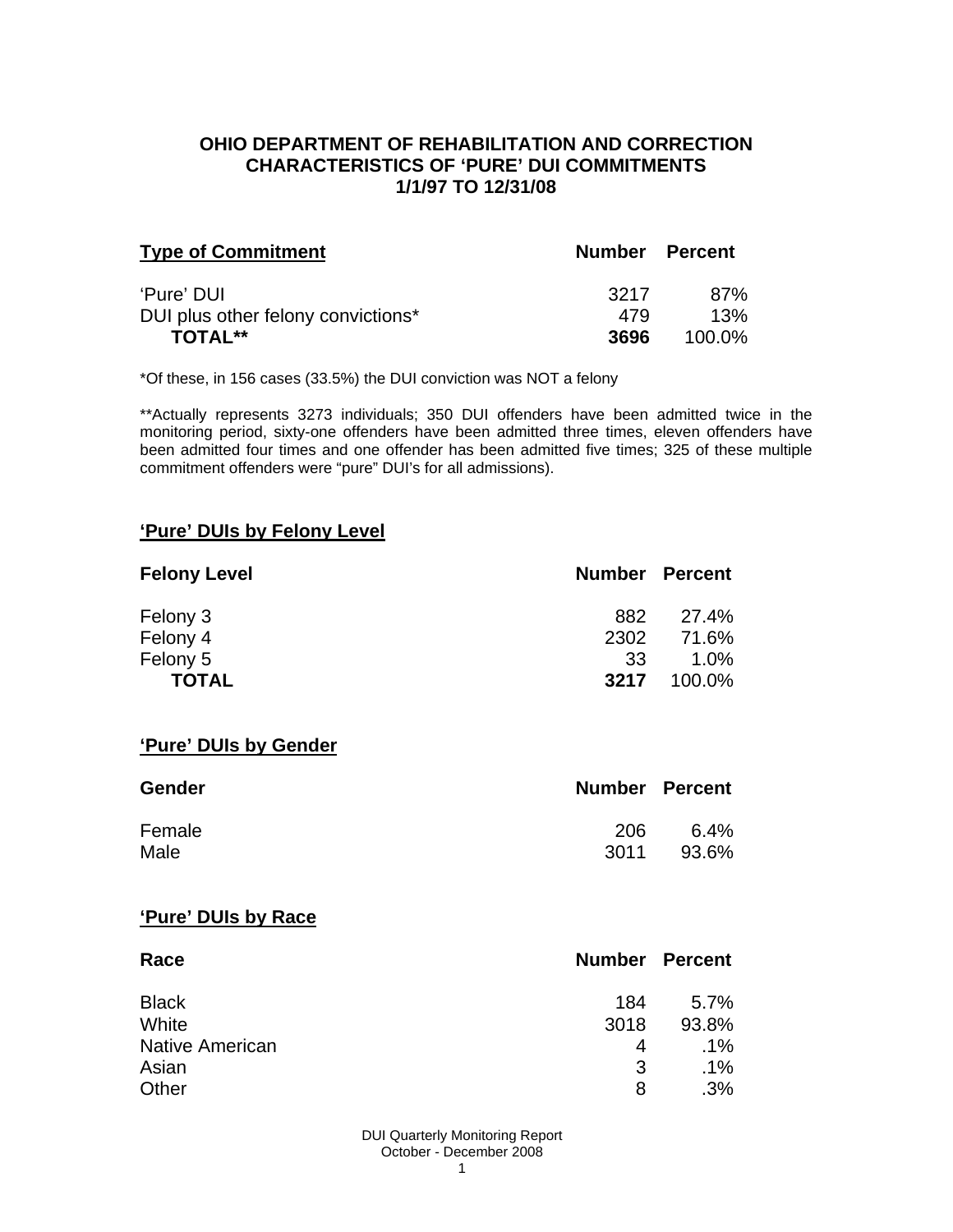# **'Pure' DUIs by Age at Commitment**

| <b>Age at Commitment</b> | <b>Number</b> | <b>Percent</b> |
|--------------------------|---------------|----------------|
| 25 and under             | 146           | 4.5%           |
| 26 to 30                 | 380           | 11.8%          |
| 31 to 35                 | 515           | 16.0%          |
| 36 to 40                 | 684           | 21.3%          |
| 41 to 45                 | 726           | 22.6%          |
| 46 to 50                 | 472           | 14.7%          |
| Over 50                  | 295           | 9.1%           |

|               | Range = $18$ to 77 | Median = $40$ |  |
|---------------|--------------------|---------------|--|
| Mean $=$ 39.6 |                    | Mode $= 44$   |  |

# **'Pure' DUIs by Security Classification**

| <b>Security Level</b>                | <b>Number Percent</b> |        |
|--------------------------------------|-----------------------|--------|
| Level 1-A                            | 320                   | 9.9%   |
| Level 1-B                            | 2363                  | 73.5%  |
| Level 2                              | 395                   | 12.3%  |
| Level 3*                             | 138                   | 4.3%   |
| Level 4-B                            |                       | $.0\%$ |
| *Includes inmates still in reception |                       |        |

# **'Pure' DUIs by County of Commitment**

| <b>County of Commitment</b> | <b>Number</b> | <b>Percent</b> |
|-----------------------------|---------------|----------------|
| Cuyahoga                    | 295           | 9.2%           |
| Summit                      | 216           | 6.7%           |
| <b>Stark</b>                | 186           | 5.8%           |
| Hamilton                    | 181           | 5.6%           |
| <b>Butler</b>               | 160           | 5.0%           |
| Franklin                    | 133           | 4.1%           |
| Lorain                      | 133           | 4.1%           |
| Lake                        | 123           | 3.8%           |
| Clermont                    | 119           | 3.7%           |
| Warren                      | 88            | 2.7%           |
| Portage                     | 75            | 2.3%           |
| <b>All Other Counties</b>   | 1508          | 47.0%          |

DUI Quarterly Monitoring Report October - December 2008 2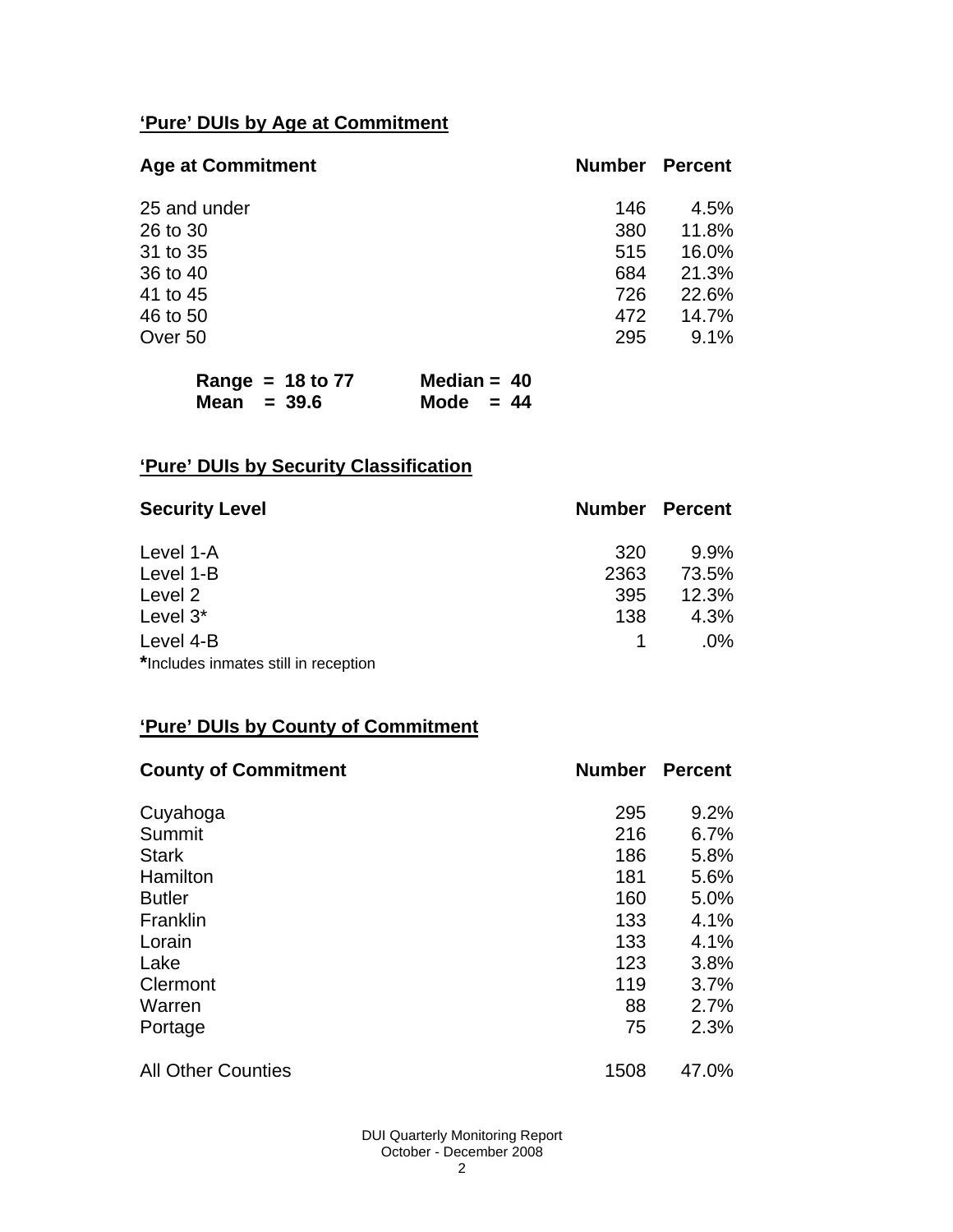# **'Pure' DUIs by Current Status**

| <b>Current Status</b>                  | <b>Number</b> | Percent |
|----------------------------------------|---------------|---------|
| <b>Currently Incarcerated</b>          | 528           | 16.4%   |
| <b>Judicial Release</b>                | 555           | 17.3%   |
| Released under PRC                     | 935           | 29.1%   |
| <b>Regular Parole</b>                  | 9             | .3%     |
| Released to Appeal Bond                | 9             | .3%     |
| <b>Furlough (Transitional Control)</b> | 149           | 4.6%    |
| <b>Vacated Sentence</b>                | 10            | .3%     |
| <b>Court Order</b>                     | 11            | .3%     |
| Death of Inmate                        | 16            | .5%     |
| Released at Expiration of Prison Term* | 995           | 30.9%   |

\*Released without post-release control; of the 1655 releases since January 2004, 862 were expiration of prison term (52.1%), compared with 319 inmates released onto PRC (which included 233 males who successfully completed the DUI IPP sentence reduction program, seven females who successfully completed the Camp Meridian community service IPP program and sixteen females who completed a drug/alcohol or education intensive program).

# **'Pure' DUIs by Length of Sentence (in months)**

| <b>Length of Sentence</b>           | <b>Number</b> | <b>Percent</b> | <b>Cumulative %</b> |
|-------------------------------------|---------------|----------------|---------------------|
| Two Months (mandatory sentence)     | 82            | 2.5%           | 2.5%                |
| Three to Six Months                 | 352           | 10.9%          | 13.5%               |
| Seven to Eleven Months              | 279           | 8.7%           | 22.2%               |
| <b>Twelve Months</b>                | 768           | 23.9%          | 46.1%               |
| Thirteen to Seventeen Months        | 258           | 8.0%           | 54.1%               |
| <b>Eighteen Months</b>              | 243           | 7.6%           | 61.6%               |
| Nineteen to Twenty-four Months      | 522           | 16.2%          | 77.9%               |
| <b>Twenty-five to Thirty Months</b> | 268           | 8.3%           | 86.2%               |
| Thirty-one to Thirty-five Months    | 6             | $.2\%$         | 86.4%               |
| Thirty-six to Forty-seven Months    | 230           | 7.1%           | 93.5%               |
| Forty-eight to Fifty-nine Months    | 134           | 4.2%           | 97.7%               |
| <b>Sixty Months or more</b>         | 74            | 2.3%           | 100.0%              |
|                                     |               |                |                     |

| <b>NOCIE</b> | $= 12$ months |
|--------------|---------------|
| Median       | $= 15$ months |

**Mean = 19.6 months**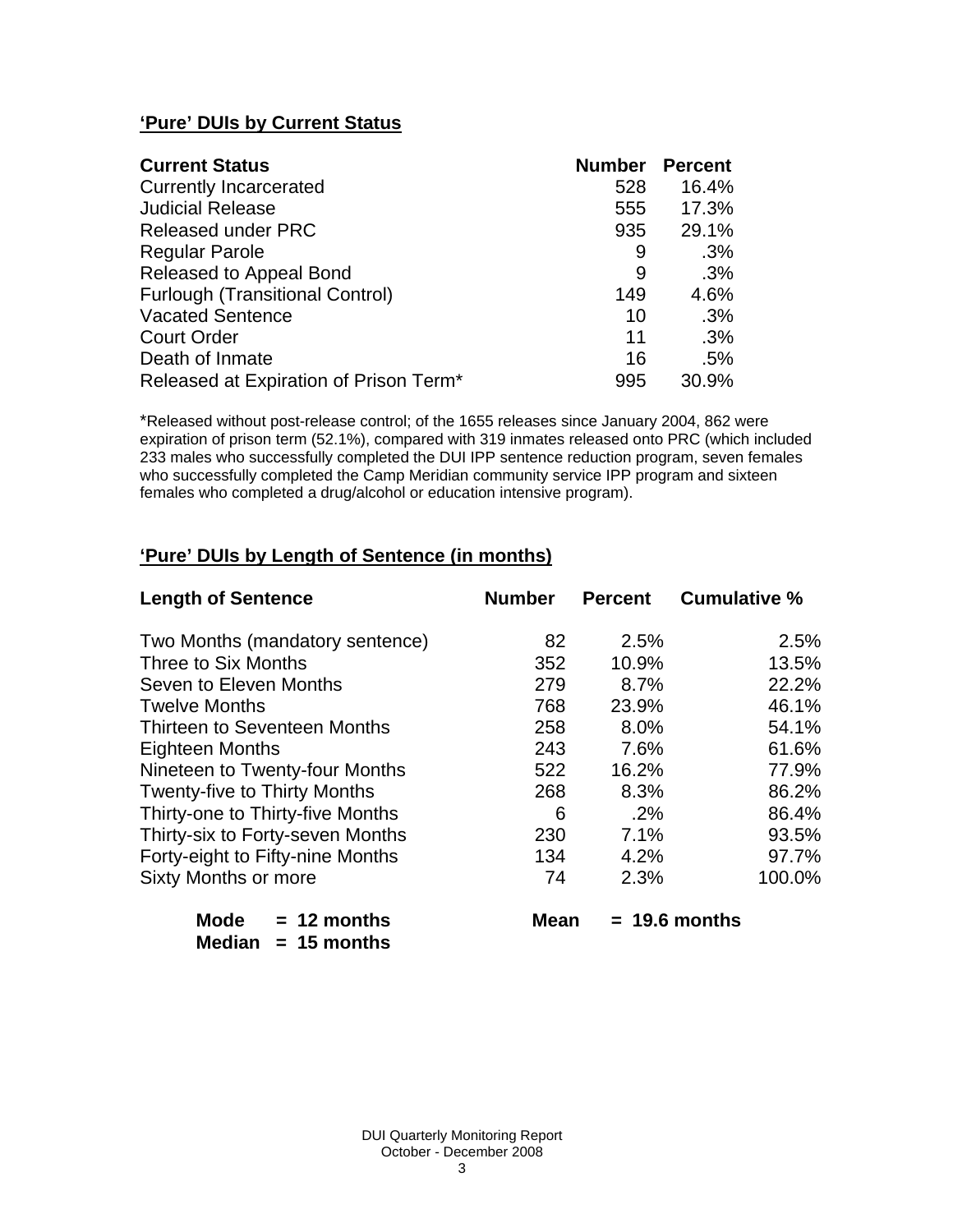# **'Pure' DUIs by Number of Prior Incarcerations**

| <b>Number of Prior Incarcerations</b> |      | <b>Number Percent</b> |
|---------------------------------------|------|-----------------------|
| None                                  | 1897 | .59%                  |
| One                                   | 759  | 23.6%                 |
| Two                                   | 321  | $10.0\%$              |
| Three or more                         | 240  | 7.5%                  |

# **'Pure' DUIs Currently Incarcerated by Parent Institution\* (10/1/08)**

| <b>Institution</b>                                  | <b>Number</b>  | <b>Percent</b> | # in<br>Camp   |
|-----------------------------------------------------|----------------|----------------|----------------|
|                                                     |                |                |                |
| <b>Allen Correctional Institution</b>               | 5              | .9%            |                |
| <b>Belmont Correctional Institution</b>             | 14             | 2.6%           | $\overline{7}$ |
| <b>Chillicothe Correctional Institution</b>         | 11             | 2.1%           |                |
| <b>Corrections Medical Center</b>                   | 1              | .2%            |                |
| <b>Correctional Reception Center</b>                | 29             | 5.5%           |                |
| <b>Franklin Pre-Release Center</b>                  | 6              | 1.1%           |                |
| <b>Grafton Correctional Institution</b>             | 11             | 2.1%           |                |
| <b>Hocking Correctional Institution</b>             | $\overline{4}$ | .8%            |                |
| <b>Lake Erie Correctional Institution</b>           | 35             | 6.6%           |                |
| <b>Lebanon Correctional Institution</b>             | $\overline{2}$ | .4             | 1              |
| <b>London Correctional Institution</b>              | 9              | 1.7%           | $\overline{2}$ |
| <b>Lorain Correctional Institution</b>              | 18             | 3.4%           |                |
| <b>Madison Correctional Institution</b>             | $\overline{2}$ | .4%            |                |
| <b>Mansfield Correctional Institution</b>           | 11             | 2.1%           | 9              |
| <b>Marion Correctional Institution</b>              | 27             | 5.1%           | 1              |
| <b>Noble Correctional Institution</b>               | 14             | 2.7%           |                |
| <b>North Central Correctional Institution</b>       | 4              | .8%            |                |
| <b>North Coast Correctional Treatment Facility</b>  | 168            | 31.8%          |                |
| Northeast Pre-Release Center                        | --             |                |                |
| Ohio Reformatory for Women                          | 26             | 4.9%           |                |
| <b>Ohio State Penitentiary</b>                      | 5              | .9%            | 5              |
| <b>Pickaway Correctional Institution</b>            | 102            | 19.3%          |                |
| <b>Richland Correctional Institution</b>            | 14             | 2.7%           |                |
| <b>Ross Correctional Institution</b>                | 4              | .8%            | 4              |
| Southeastern Correctional Institution               | 1              | .2%            |                |
| <b>Toledo Correctional Institution</b>              | 3              | .6%            | $\overline{2}$ |
| <b>Trumbull Correctional Institution</b>            | 1              | .2%            | $***1$         |
| <b>Warren Correctional Institution</b><br>$N = 504$ | 1              | .2%            |                |

\*Includes inmates out to court \*\* Female inmates in TCI camp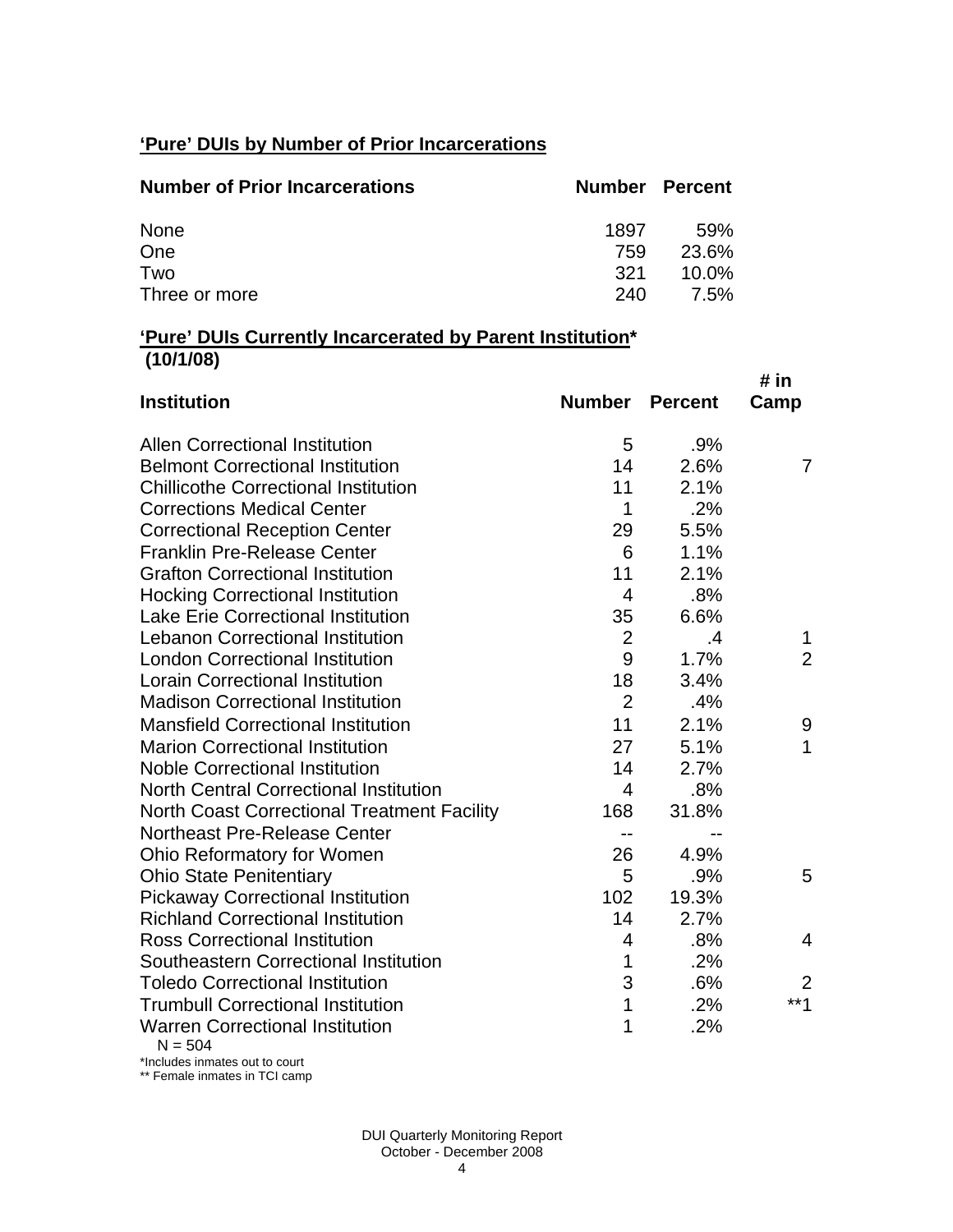### **'PURE' DUI OFFENDERS COMPARISON OF SELECTED RELEASE TYPES DEMOGRAPHICS AND TIME SERVED/TIME SAVED VARIABLES 10/1/08**

|                                                                         | <b>Release Types</b>        |                                |                                             |                                         |                            |                               |                                                                 |                                                  |  |
|-------------------------------------------------------------------------|-----------------------------|--------------------------------|---------------------------------------------|-----------------------------------------|----------------------------|-------------------------------|-----------------------------------------------------------------|--------------------------------------------------|--|
| <b>Variables</b>                                                        | Post-<br>Release<br>Control |                                | IPP with<br>Post-<br>Release<br>Control**** |                                         | <b>Judicial</b><br>Release |                               | Expiration<br>of Sentence<br>with No<br>Supervision             |                                                  |  |
|                                                                         | N                           | $%^*$                          | $\mathsf{N}$                                | $%$ *                                   | N                          | $%^*$                         | N                                                               | $\frac{9}{6}$                                    |  |
| <b>TOTAL</b>                                                            | 470                         |                                | 440                                         |                                         | 555                        |                               | 995                                                             |                                                  |  |
| Race:<br>White<br>African-American<br>Native American<br>Asian<br>Other | 444<br>24<br>$\overline{2}$ | 94.5<br>5.1<br>$\overline{.4}$ | 418<br>19<br>1<br>$\overline{2}$            | 95.0<br>4.3<br>$\overline{2}$<br>$.5\,$ | 523<br>31<br>1             | 94.2<br>5.6<br>$\overline{2}$ | 920<br>69<br>$\overline{2}$<br>$\overline{c}$<br>$\overline{2}$ | 92.5<br>6.9<br>$\frac{.2}{.2}$<br>$\overline{2}$ |  |
| Gender:<br>Male<br>Female                                               | 448<br>22                   | 95.3<br>4.7                    | 439<br>1                                    | 99.8<br>$\cdot$ .2                      | 499<br>56                  | 89.9<br>10.1                  | 932<br>63                                                       | 93.7<br>6.3                                      |  |
| Age:<br>Mean<br>Median<br>Mode                                          | 38.0<br>38.0<br>36.0        |                                | 38.5<br>39.0<br>38.0                        |                                         | 38.8<br>39.0<br>44.0       |                               | 40.2<br>41.0<br>44.0                                            |                                                  |  |
| <b>Commitment County:</b><br>Major Urban**<br><b>All Others</b>         | 206<br>264                  | 43.8<br>56.2                   | 146<br>294                                  | 33.2<br>66.8                            | 171<br>384                 | 30.8<br>69.2                  | 380<br>615                                                      | 38.2<br>61.8                                     |  |

\*Column totals = 100%

\*\*Cuyahoga, Franklin, Hamilton, Lucas, Montgomery, Stark and Summit

\*\*\*Multiple modes; lowest value is shown

\*\*\*\* Males completing the DUI IPP at NCCTF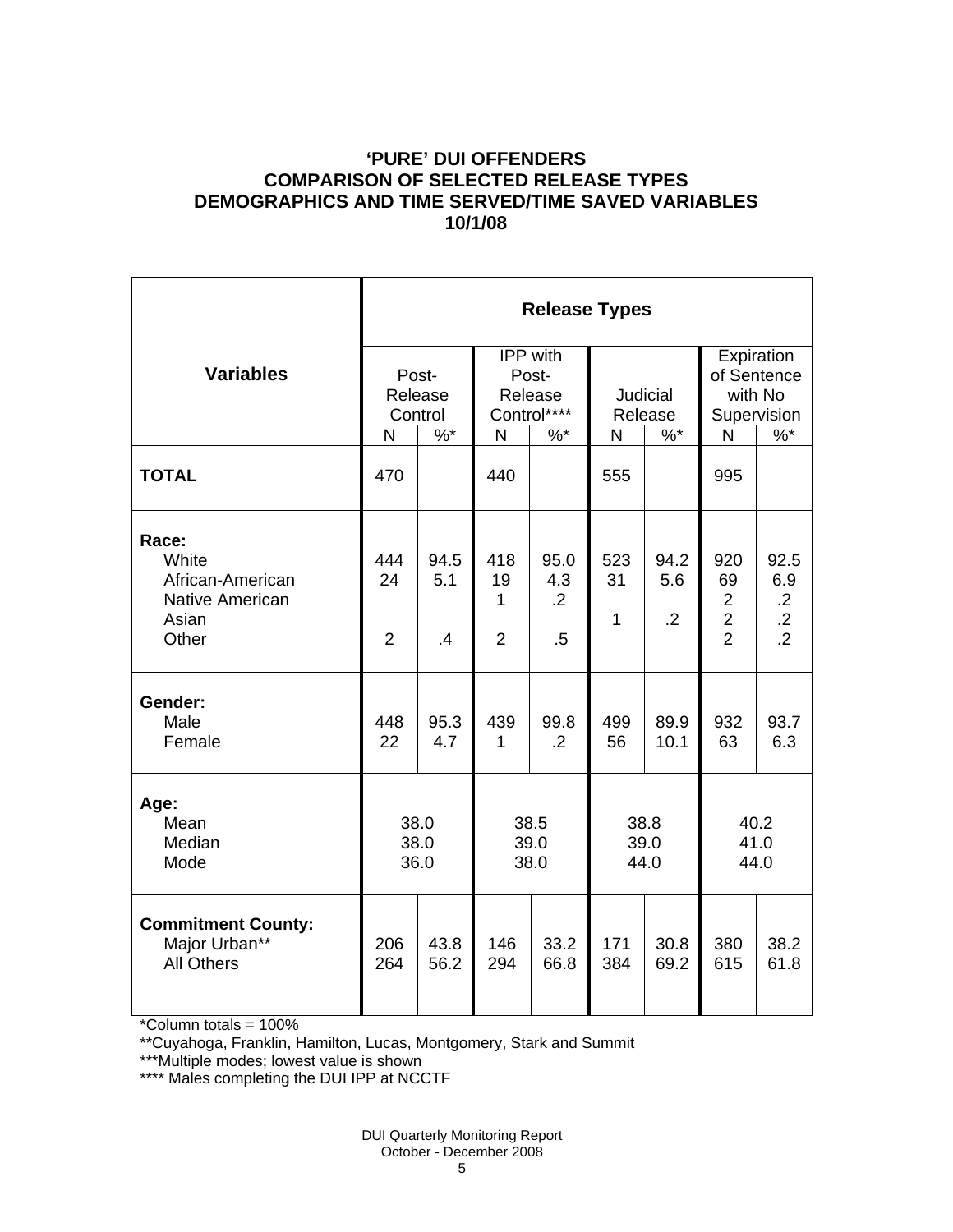|                                                                                       | <b>Release Types</b>   |                              |                             |                            |                        |                            |                         |                             |  |  |
|---------------------------------------------------------------------------------------|------------------------|------------------------------|-----------------------------|----------------------------|------------------------|----------------------------|-------------------------|-----------------------------|--|--|
|                                                                                       |                        |                              | IPP with                    |                            |                        |                            | Expiration of           |                             |  |  |
| <b>Variables</b>                                                                      |                        | Post-                        | Post-<br>Release<br>Control |                            |                        |                            |                         | Sentence                    |  |  |
|                                                                                       |                        | Release                      |                             |                            | Judicial<br>Release    |                            | (with No                |                             |  |  |
|                                                                                       |                        | Control                      |                             |                            |                        |                            | Supervision)            |                             |  |  |
|                                                                                       | N                      | $\%$ *                       | N                           | $\%$ *                     | N                      | $\%$ *                     | N                       | $\%$                        |  |  |
| <b>Sentence Length</b><br>(Months):                                                   |                        |                              |                             |                            |                        |                            |                         |                             |  |  |
| Mean<br>Median                                                                        |                        | 12.2                         | 20.6                        |                            | 21.6                   |                            | 15.2<br>12.0            |                             |  |  |
| Mode                                                                                  | 12.0                   |                              | 18.0<br>12.0                |                            | 18.0<br>12.0           |                            | 12.0                    |                             |  |  |
|                                                                                       |                        | 12.0                         |                             |                            |                        |                            |                         |                             |  |  |
| <b>Number of Priors:</b><br>None<br>One<br>Two<br>Three or More                       | 252<br>112<br>52<br>54 | 53.6<br>23.8<br>11.1<br>11.5 | 303<br>99<br>25<br>13       | 68.9<br>22.5<br>5.7<br>3.0 | 379<br>101<br>45<br>30 | 68.3<br>18.2<br>8.1<br>5.4 | 575<br>234<br>109<br>77 | 57.8<br>23.5<br>11.0<br>7.7 |  |  |
| <b>Time Served (Months):</b><br>Mean<br>Median<br>Mode                                | 9.6<br>8.2<br>$4.6**$  |                              | 7.8<br>5.6<br>5.7           |                            | 6.6<br>4.1<br>2.5      |                            | 12.0<br>9.6<br>$5.7**$  |                             |  |  |
| <b>Time Saved Through</b><br><b>Early Release (Months):</b><br>Mean<br>Median<br>Mode | .94<br>.00<br>.00      |                              | 11.0<br>7.7<br>$6.2**$      |                            | 14.8<br>13.1<br>.00    |                            | .83<br>.03<br>.00       |                             |  |  |

\*Column totals = 100%

\*\*Multiple modes; lowest value is shown